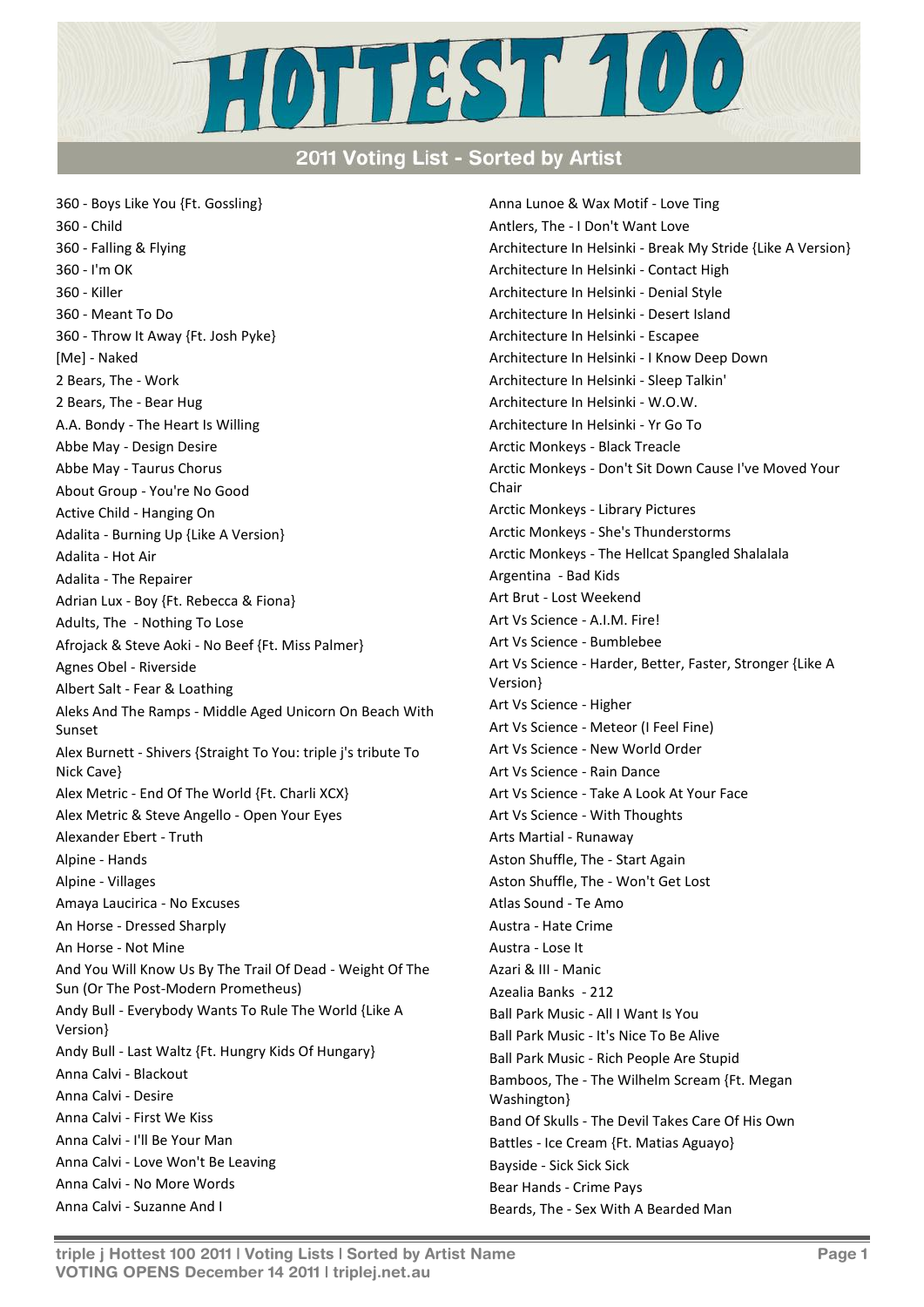Beards, The - Sharp Dressed Man {Like A Version} Beastie Boys - Don't Play No Game That I Can't Win Beastie Boys - Make Some Noise Beastie Boys - Nonstop Disco Powerpack Beastie Boys - OK Beastie Boys - Say It Beirut - East Harlem Beirut - Santa Fe Belles Will Ring - Street Lamp Stomp Belligerents, The - Steal Money Ben Folds - Get Sleazy {Like A Version} Ben Folds Five - House Ben Salter - The Coward Beni - It's A Bubble Beni - Someone Just Like You {Ft. Mattie Safer} Beni - Last Night Beni - Sway Beni - High Off Your Love Benny Benassi - Cinema {Skrillex Remix} Best Coast - In Your Sleep {Ft. Johnny Marr} Beth Ditto - I Wrote The Book Betty Airs - Juvenile Big Pink, The - Stay Gold Big Pink, The - Hit The Ground (Superman) Big Pink, The - Stay Gold Big Scary - Bad Friends Big Scary - Child In A Tree Big Scary - Gladiator Big Scary - Leaving Home Big Scary - Mix Tape Big Scary - Of Desire Big Scary - Purple Bitrok - Constellation Down {Ft. Johnny MacKay} Bjork - Crystalline Black Joe Lewis & The Honeybears - Booty City Black Keys, The - Lonely Boy Black Keys, The - Run Right Back Black Lips - Family Tree Black Lips - Modern Art Blackout, The - Higher And Higher Bleeding Knees Club - Teenage Girls Blink-182 - Up All Night Bloody Beetroots, The - Church Of Noise {Ft. Dennis Lyxzen} Bluejuice - Act Yr Age Bluejuice - Can't Keep Up Bluejuice - Cheap Trix Bluejuice - Dressed For Success Bluejuice - I'll Put You On Bluejuice - On My Own Bluejuice - Shock Bluejuice - The Recession Bluejuice - You Haven't Changed Bombay Bicycle Club - Shuffle

Bon Iver - Calgary Bon Iver - Hinnom, Tx Bon Iver - Holocene Bon Iver - Michicant Bon Iver - Minnesota, Wi Bon Iver - Perth Bon Iver - Towers Bonjah - Go Go Chaos Bonjah - The White Line Boom Bip - New Order {Ft. Luke Steele} Boots Electric - Boots Electric Theme {Ft. Brody Dalle} Boy & Bear - Big Man Boy & Bear - Feeding Line Boy & Bear - Golden Jubilee Boy & Bear - House & Farm Boy & Bear - Lordy May Boy & Bear - Milk & Sticks Boy & Bear - My Only One Boy & Bear - Part Time Believer Boy In A Box - Glitter, Gold, Ruin Boy In A Box - The Longest Road Bright Eyes - Shell Games Bring Me The Horizon - Blessed With A Curse British India - March Into The Ocean Broken Bells - Windows Brous - Streamers Brow Horn Orchestra - Every Single Day Buckley Ward - So Pretend Bumblebeez - Summer Bum Bungalows, The - Got To Go Buraka Som Sistema - (We Stay) Up All Night Burns & Fred Falke - Y.S.L.M. (You Stopped Loving Me) Busby Marou - Biding My Time Busby Marou - Girls Just Wanna Have Fun {Like A Version} Busby Marou - Underlying Message Cactus Channel, The - Pepper Snake Cage The Elephant - Around My Head Cage The Elephant - Shake Me Down Cairos, The - Listening Party Cairos, The - We All Buy Stars Caitlin Park - Baby Teeth Calling All Cars - Autobiotics Calling All Cars - Dancing With A Dead Man Calling All Cars - Fireworks In A Hurricane Calling All Cars - No Sleep Calling All Cars - Reptile Calling All Cars - She's Delirious Calling All Cars - Worlds Collide Calvin Harris - Bounce Calvin Harris - Feel So Close Cameras - I Know Cameras - June CANT - Believe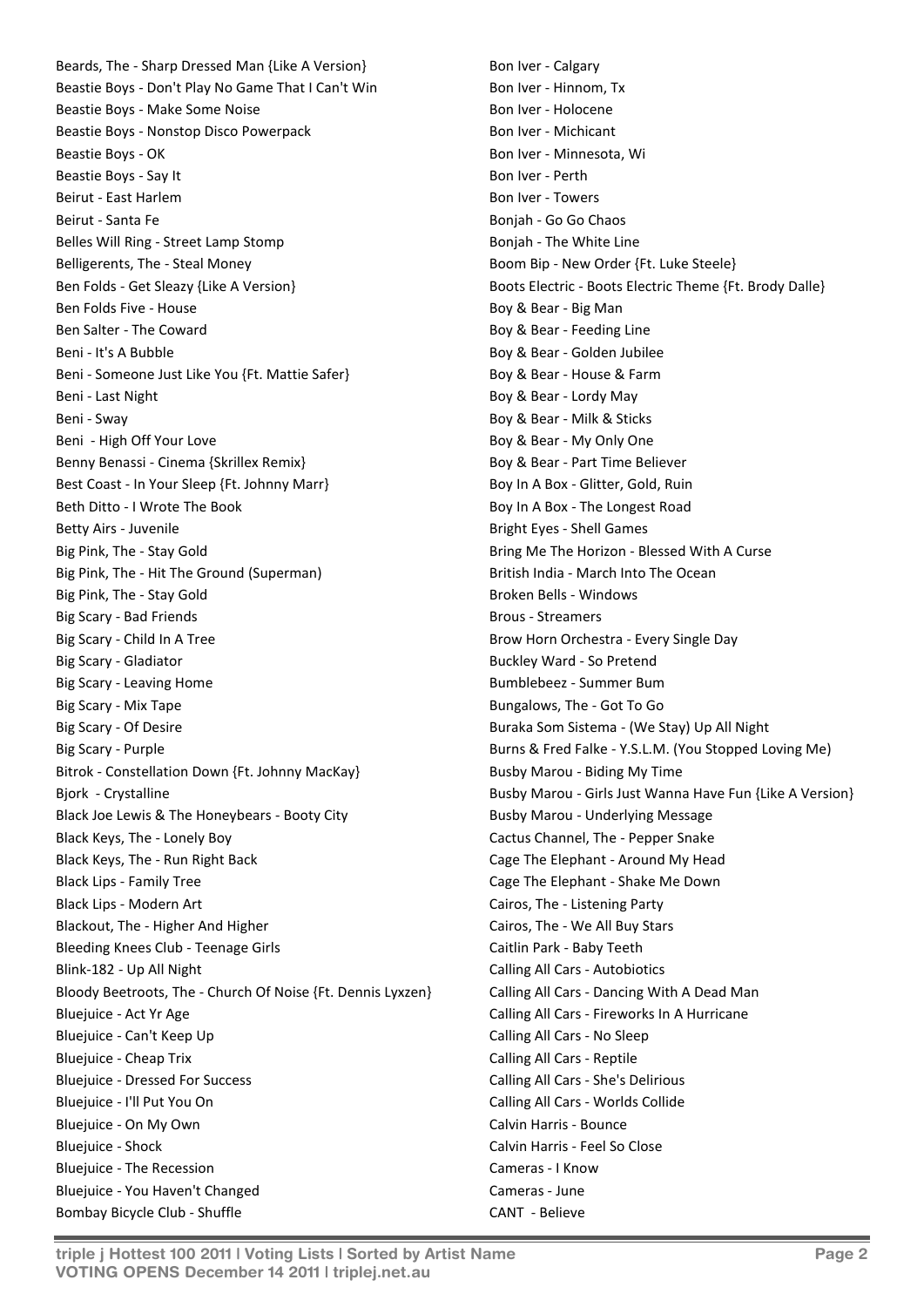Canyons - See Blind Through Canyons - When I See You Again Cashier No. 9 - Goldstar Cass McCombs - Robin Egg Blue {Gun Drum Remix} Cassian - I Like What You're Doing Catcall - Satellites Chad Valley - Shell Suite Chairlift - Amanaemonesia Chairlift - Sidewalk Safari Charles Bradley & The Menahan Street Band - Stay Away Charlie Mayfair - Tell Her Chase & Status - Blind Faith {Ft. Liam Bailey} Chet Faker - Jeans & Wallet Chicks With Guns - Run People Chiddy Bang - Ray Charles Citizens! - True Romance City And Colour - Fragile Bird City And Colour - Little Hell City And Colour - Natural Disaster City And Colour - O' Sister City And Colour - Silver And Gold City And Colour - The Grand Optimist City And Colour - We Found Each Other In The Dark City And Colour - Weightless Clairy Browne & The Bangin' Rackettes - Love Letter Clap Your Hands Say Yeah - Maniac Clubfeet - Edge Of Extremes Clubfeet - Last Words Coach Bombay - Waterfall Cold War Kids - Bulldozer Cold War Kids - Finally Begin Cold War Kids - Mine Is Yours Cold War Kids - Out Of The Wilderness Cold War Kids - Royal Blue Cold War Kids - Sensitive Kid Cold War Kids - Skip The Charades Convaire - The New You Cosmo Jarvis - Gay Pirates Cosmo Jarvis - My Day Cosmo Jarvis - Sure As Hell Not Jesus Crystal Fighters - At Home Crystal Fighters - Plage Crystal Fighters - Champion Sound Crystal Fighters - Plage CSS - Hits Me Like A Rock {Ft. Bobby Gillespie} Cub Scouts - Evie Cults - Go Outside Cut Copy - Alisa Cut Copy - Blink And You'll Miss A Revolution Cut Copy - Corner Of The Sky Cut Copy - Hanging Onto Every Heartbeat Cut Copy - Need You Now Cut Copy - Pharaohs & Pyramids

Cut Copy - This Is All We've Got Cut Off Your Hands - Fooling No One Dads - Life, Oh Life Daily Meds - Everybody Get Pumped Damn Dogs - Very First Century Damn Dogs - Love Dan Mangan - Post-War Blues Dananananakroyd - Muscle Memory Dane Certificate - Lion Dangerous! - Movers N Shakers Dangerous! - Not One Of You Daniel Lee Kendall - Hold Me Now Daniele Luppi/Danger Mouse - Black {Ft. Norah Jones} Daniele Luppi/Danger Mouse - Two Against One {Ft. Jack White} Danika Smith - Oh Father Datarock - Catcher In The Rye Deadmau5 - Sofi Needs A Ladder Death Cab For Cutie - You Are A Tourist Death Cab For Cutie - Codes And Keys Decemberists, The - This Is Why We Fight Deep Sea Arcade - Girls Def Wish Cast - Dun Proppa Delta Riggs, The - Counter Revolution Designer Drugs - Through The Prism Diafrix - Simple Man {Ft. Daniel Merriweather}+B1080 Dialect & Despair - Prolific Dialectrix - Buy Me A Pony {Like A Version} Digitalism - 2 Hearts Digitalism - Circles DJ Shadow - I Gotta Rokk Do, The - Gonna Be Sick! Dodos, The - Black Night Does It Offend You Yeah? - Pull Out My Insides Does It Offend You Yeah? - The Monkeys Are Coming Dom - Jesus Domeyko/Gonzalez - Sunshower Douster/Savage Skulls - Bad Gal {Ft. Robyn}+B1090 Dr Don Don - Never Fear {Ft. Elizabeth Rose} Drake - Headlines Drapht - Air Guitar Drapht - Bali Party {Ft. Nfa} Drapht - Down Drapht - People Don't Know Drapht - R.I.P J.R Drapht - Sing It (The Life Of Riley) Drapht - The Paul The Dan {Ft. Trials} Drapht - We Own The Night {Ft. Mantra & Urthboy} Drapht - Won't Listen When Dream On, Dreamers - To The Lost {Ft. Matthew Wright} Dream On, Dreamers - Downfall Drums, The - How It Ended Drums, The - Money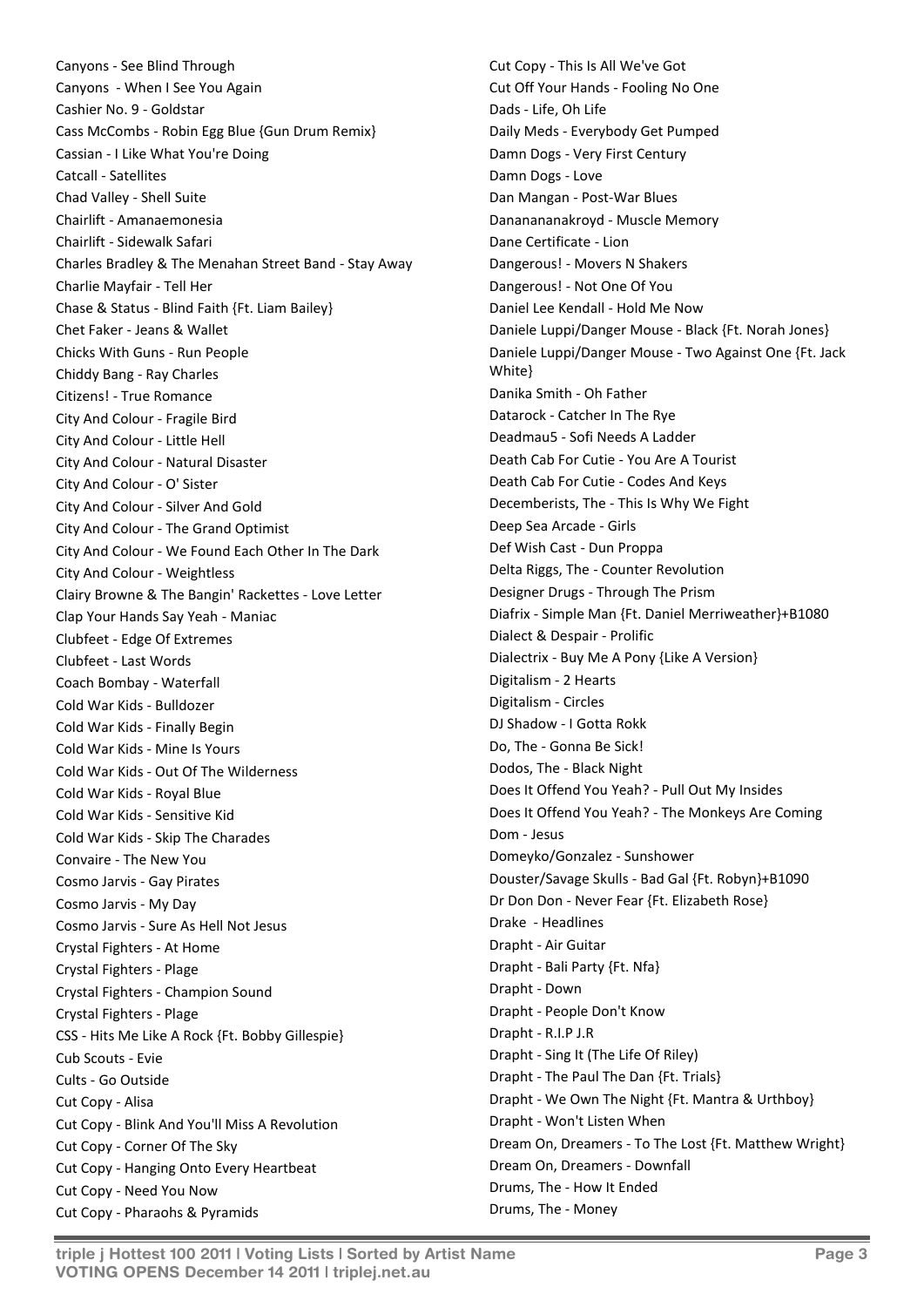Dry The River - No Rest Dry The River - New Ceremony Duke Spirit, The - Surrender Dum Dum Girls - Always Looking Dum Dum Girls - He Gets Me High Dune Rats - Pogo Eagle & The Worm - Good Times Ed Sheeran - You Need Me, I Don't Need You Elbow - Lippy Kids Elbow - Neat Little Rows Elbow - The Birds Elbow - With Love Elizabeth Rose - Stars Ago {Rufus Remix} Ellesquire - On The Prowl Ellesquire - Chasing The Pay EMA - California Emma Louise - Jungle Emma Russack - He Was My Family Emperors - Plastic Gun Enola Fall - I Am An Aerial Eskimo Joe - Love Is A Drug Eskimo Joe - Somebody That I Used To Know {Like A Version} Eskimo Joe - When We Were Kids Eugene McGuinness - Lion Evil Eddie - (Somebody Say) Evil Example - Boulevarde Of Broken Dreams {Like A Version} Example - Changed The Way You Kiss Me Example - Stay Awake Example/Skream - Shot Yourself In The Foot Again Expatriate - Miracle Mile Fair To Midland - Musical Chairs Faker - Dangerous Faker - Hearts To Break Fantine - Eleven Fearless Vampire Killers, The - For You & Me Fearless Vampire Killers, The - Tell Me What You're Trying To Say Feist - A Commotion Feist - Graveyard Feist - How Come You Never Go There Feist - The Bad In Each Other Feist - The Circle Married The Line Felicity Groom - An Ache Felicity Groom - Building A House Felicity Groom - John Edmund Shea Felicity Groom - New Years Felicity Groom - Paper Strings Felicity Groom - Siren Song Felicity Groom - Trophy Talk Field Music - (I Keep Thinking About) A New Thing Field, The - Looping State Of Mind Fire! Santa Rosa, Fire! - Panther Shrine

First Aid Kit - The Lion's Roar Fitz And The Tantrums - Moneygrabber Fleet Foxes - Battery Kinzie Fleet Foxes - Bedouin Dress Fleet Foxes - Lorelai Fleet Foxes - Montezuma Fleet Foxes - Sim Sala Bim Flight Facilities - Foreign Language Floatingme - Spirals Floatingme - Breaking To Breathe Florence & The Machine - All This And Heaven Too Florence & The Machine - Breaking Down Florence & The Machine - Lover To Lover Florence & The Machine - Never Let Me Go Florence & The Machine - No Light, No Light Florence & The Machine - Only If For A Night Florence & The Machine - Shake It Out Florence & The Machine - Spectrum Florence & The Machine - What The Water Gave Me Flume - Possum Flume - Sleepless {Ft. Anthony For Cleopatra} Foo Fighters - Arlandria Foo Fighters - Back & Forth Foo Fighters - Bridge Burning Foo Fighters - Dear Rosemary Foo Fighters - I Should Have Known Foo Fighters - Rope Foo Fighters - White Limo Ford & Lopatin - Emergency Room Foster The People - Call It What You Want Foster The People - Don't Stop Foster The People - Helena Beat Foster The People - Houdini Foster The People - I Would Do Anything For You Foster The People - Life On The Nickel Foster The People - Warrant Foster The People - Waste Four Tet - Locked Frank Ocean - Swim Good Frank Turner - Peggy Sang The Blues French Horn Rebellion - Up All Night French Horn Rebellion - This Moment Frenzal Rhomb - Knuckleheads Frenzal Rhomb - Bird Attack Frenzal Rhomb - When My Baby Smiles At Me I Go To Rehab Friendly Fires - Blue Cassette Friendly Fires - Hawaiian Air Friendly Fires - Hurting Friendly Fires - Live Those Days Tonight Friendly Fires - Pala Friendly Fires - Pull Me Back To Earth Friendly Fires - Running Away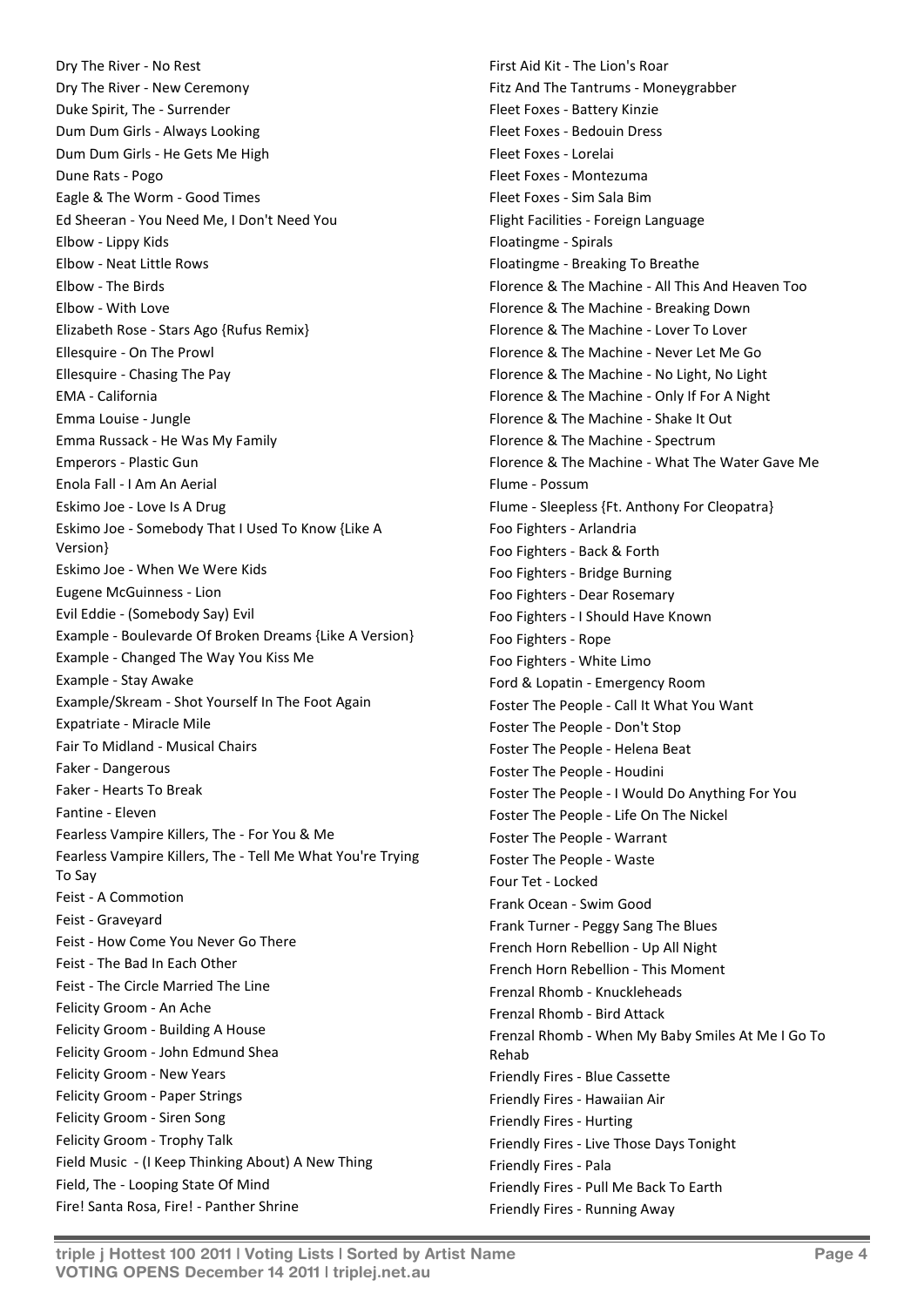Friendly Fires - Show Me Lights Friends - I'm His Girl Frowning Clouds, The - All Night Long Fucked Up - Queen Of Hearts Fucked Up - The Other Shoe Fucked Up - Ship Of Fools Full Tote Odds - Southern Wind Funeral For A Friend - Sixteen Funkoars - It's All Good (is Very Good) Funkoars - Where I Am Gallows - Mondo Chaos Ganglians - Drop The Act Gaslight Anthem, The - Sitting Waiting Wishing {Like A Version} Gemma Ray - Runaway Geoffrey O'Connor - Whatever Leads Me To You Georgia Fair - Where You Been? Getaway Plan, The - The Reckoning Getaway Plan, The - Flying Colours Getaway Plan, The - Phantoms Ghostface Killah - Ghetto {Ft. Raekwon/Cappadonna/U-God} Ghostwood - Cutlass Ghoul - Lodum (Rising) Girls - Honey Bunny Givers - Meantime Givers - Up Up Up Glass Towers - Gloom Glasvegas - Euphoria, Take My Hand Glasvegas - The World Is Yours Gold Fields - Moves Gold Fields - The Woods Gomez - Options Gossling - Dance The Way I Feel {Like A Version} Gossling - I Was Young Gotye - Don't Worry, We'll Be Watching You Gotye - Easy Way Out Gotye - Giving Me A Chance Gotye - I Feel Better Gotye - In Your Light Gotye - Save Me Gotye - Smoke And Mirrors Gotye - Somebody That I Used To Know {Ft. Kimbra} Gotye - State Of The Art Grates, The - Borrowed Skin Grates, The - Crying All Night Grates, The - Like You Could Have It All Grates, The - Please Leave {Like A Version} Grates, The - Sweet Dreams Grates, The - The Night Won't Start Without Us Grates, The - Turn Me On Grates, The - Welcome To The Middle Grates, The - Young Pricks

Graveyard Train - Dead Folk Dance Greenthief - Vultures Grey Ghost - Space Ambassador Grimes - Vanessa Grouplove - Betty's A Bombshell Grouplove - Chloe Grouplove - Close Your Eyes And Count To Ten Grouplove - Itchin' On A Photograph Grouplove - Love Will Save Your Soul Grouplove - Lovely Cup Grouplove - Naked Kids Grouplove - Spun Grouplove - Tongue Tied Guerre - See The Birds Guillemots - The Basket Guineafowl - In Our Circles Guineafowl - The Lie Is Guineafowl – Little Fingers Gung Ho - Twin Rays Guppies, The - Never Liked Mondays Gypsy & The Cat - Parallel Universe Hanni El Khatib - Dead Wrong Harpoons, The - Keep You Around Herd, The - A Thousand Lives Herd, The - Clash And Collide Herd, The - Market Forces Herd, The - Shihaba Herd, The - Signs Of Life Herd, The - Spin Cycle Herd, The - The Sum Of It All Hermitude - Speak Of The Devil Herve - Together Hey Geronimo - Why Don't We Do Something? Hey Rosetta - Yer Spring Hilltop Hoods - I Love It {Ft. Sia} Hodgy Beats & Jonti - Nagoya Holidays, The - Wolf Like Me {Like A Version} Holy Ghost! - Wait & See Honey Pies, The - My O My O Me O My Horrible Crowes - Beyond The Hurricane Horrible Crowes - Behold The Hurricane Horrors , The - I Can See Through You Horrors, The - Still Life Horrorshow - Did You Hear Housse De Racket - Roman Howl At The Moon - Janet Leigh Howler - I Told You Once Howling Bells - Into The Sky Hunting Grounds - In Colour Husky - Dark Sea Husky - Fake Moustache Husky - History's Door

Husky - Hundred Dollar Suit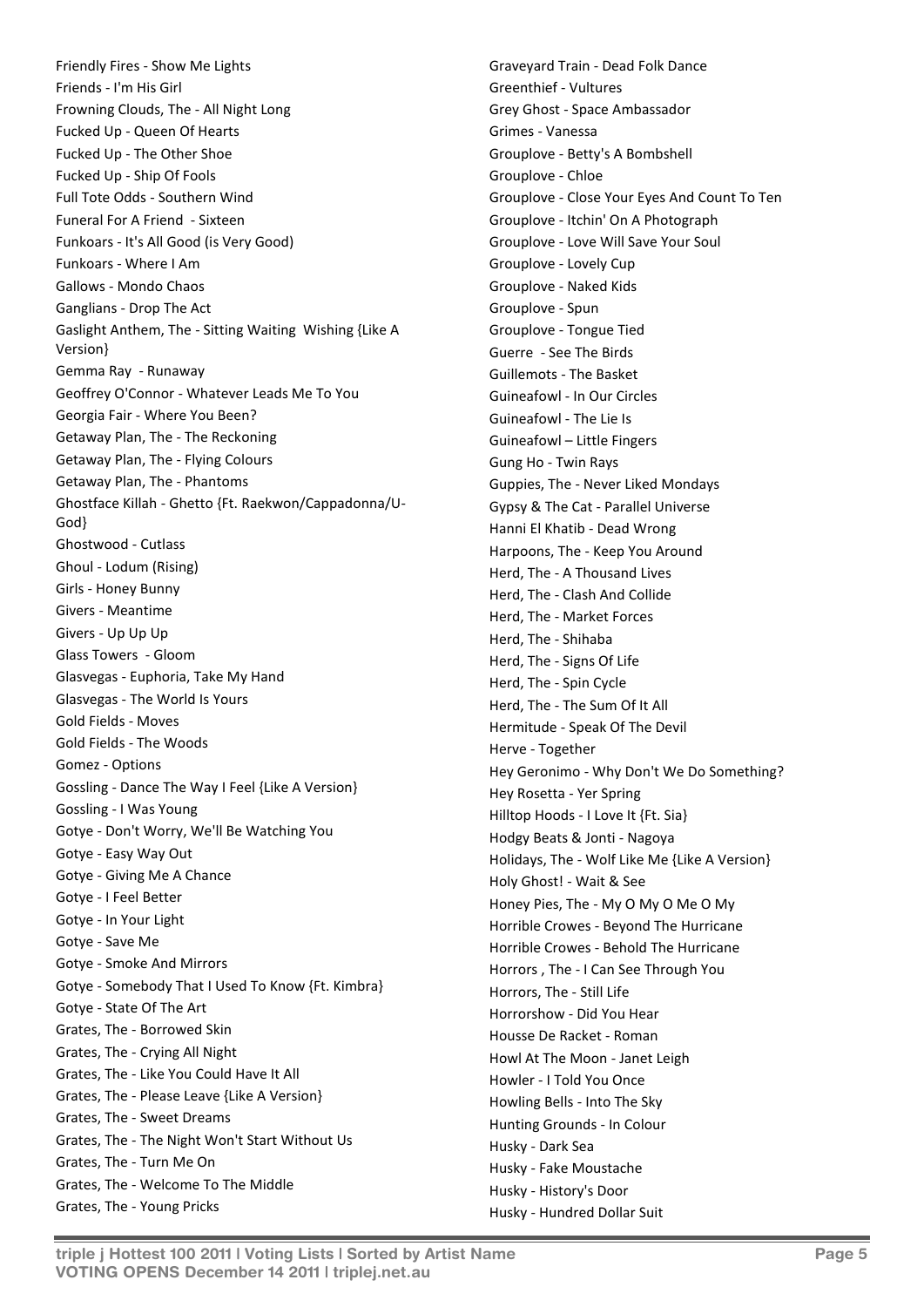Husky - Hunter Husky - The Woods Husky - Tidal Wave Hyro Da Hero - Ghetto Ambulance I Break Horses - Hearts I, A Man - Sometimes Iceage - Broken Bone Illy - Cigarettes Imaginary Cities - Say You Intermashional First Class - All I Know {Ft. Eagle And The Worm/Hypnotic Brass Ensemble/Juiceboxxx} J Mascis - Where Are You J Mascis - Not Enough Jack Ladder & The Dreamlanders - Cold Feet Jackson McLaren - A Whole Day Nearer Jagwar Ma - Come And Save Me James Blake - Limit To Your Love James Blake - Lindisfarne James Blake - The Wilhelm Scream James Blake & Bon Iver - Fall Creek Boys Choir Jamie Woon - Street Jamie Woon - Lady Luck Jane's Addiction - End To The Lies Jane's Addiction - Irresistible Force Jay-Z & Kanye West - Murder To Excellence Jay-Z & Kanye West - New Day Jay-Z & Kanye West – Niggas in Paris Jay-Z & Kanye West - No Church In The Wild {Ft. Frank Ocean} Jay-Z & Kanye West - Otis {Ft. Otis Redding} Jay-Z & Kanye West - That's My Bitch Jay-Z & Kanye West - Welcome To The Jungle Jay-Z & Kanye West - Why I Love You {Ft. Mr Hudson & The Library} Jebediah - Apartment {Like A Version} Jebediah - Control Jebediah - Freakin' Out Jebediah - High (Horse) Jebediah - Oxygen Jebediah - She's Like A Comet Jebediah - The Lash Jebediah - To Your Door Jebediah - Under Your Bed Jeff The Brotherhood - Mellow Out Jens Lekman - An Argument With Myself Jessica Lea Mayfield - Our Hearts Are Wrong Jezabels, The - Catch Me Jezabels, The - City Girl Jezabels, The - Deep Wide Ocean Jezabels, The - Endless Summer Jezabels, The - Horsehead Jezabels, The - Long Highway Jezabels, The - Rosebud Jezabels, The - Trycolour

Jim Jones - Believe In Magic {Ft. Lloyd & Girl Talk} Jim Ward - Broken Songs {Electric Version} Jimmy Hawk And The Endless Party - Meet Me At The Party Jinja Safari - Hiccups Jinja Safari - Mermaids Jinja Safari - Sunken House Joakim - Forever Young Joe Goddard - Gabriel Joelistics - Days Joelistics - Glorious Feeling Jonti - Hornets Nest Jonti - Nightshift In Blue Jordan F - Definitely Miami Josh Pyke - No One Wants A Lover Josh Pyke - The World Is A Picture Joshy Willo - Moon As A Mirror Juan Alban - A Death In The Family Julia Stone - Catastrophe! Jungle Giants, The - Mr Polite Junica - Living In My House {Ft. Pip Brown} Junior Boys - Banana Ripple Junior Boys - ep Justice - Audio, Video, Disco Justice - Brianvision Justice - Civilization Justice - Horsepower Justice - New Lands Justice - Ohio Justice - On'n'on Justice - Parade Kahn - Illy Kaiser Chiefs - Little Shocks Kasabian - Acid Turkish Bath (Shelter From The Storm) Kasabian - Days Are Forgotten Kasabian - Goodbye Kiss Kasabian - I Hear Voices Kasabian - La Fee Verte Kasabian - Let's Roll Just Like We Used To Kasabian - Re-Wired Kasabian - Switchblade Smiles Kasabian - Velociraptor! Kaskade & Skrillex - Lick It Katalyst - Ready To Drop {Ft. KweenG} Katalyst - The Clapping Song {Ft. Coin Locker Kid} Kate Nash - Let's Hear It For The Boy {Like A Version} Kate Vigo - Wanna Run Katy B - Lights On Katy B - Broken Record Kavinsky - Nightcall {Ft. Lovefoxxx} Kele - What Did I Do? {Ft. Lucy Taylor} Kevin Devine - Between The Concrete And Clouds Kids At Risk - Doing The Best That We Can Kikuyu - Infodome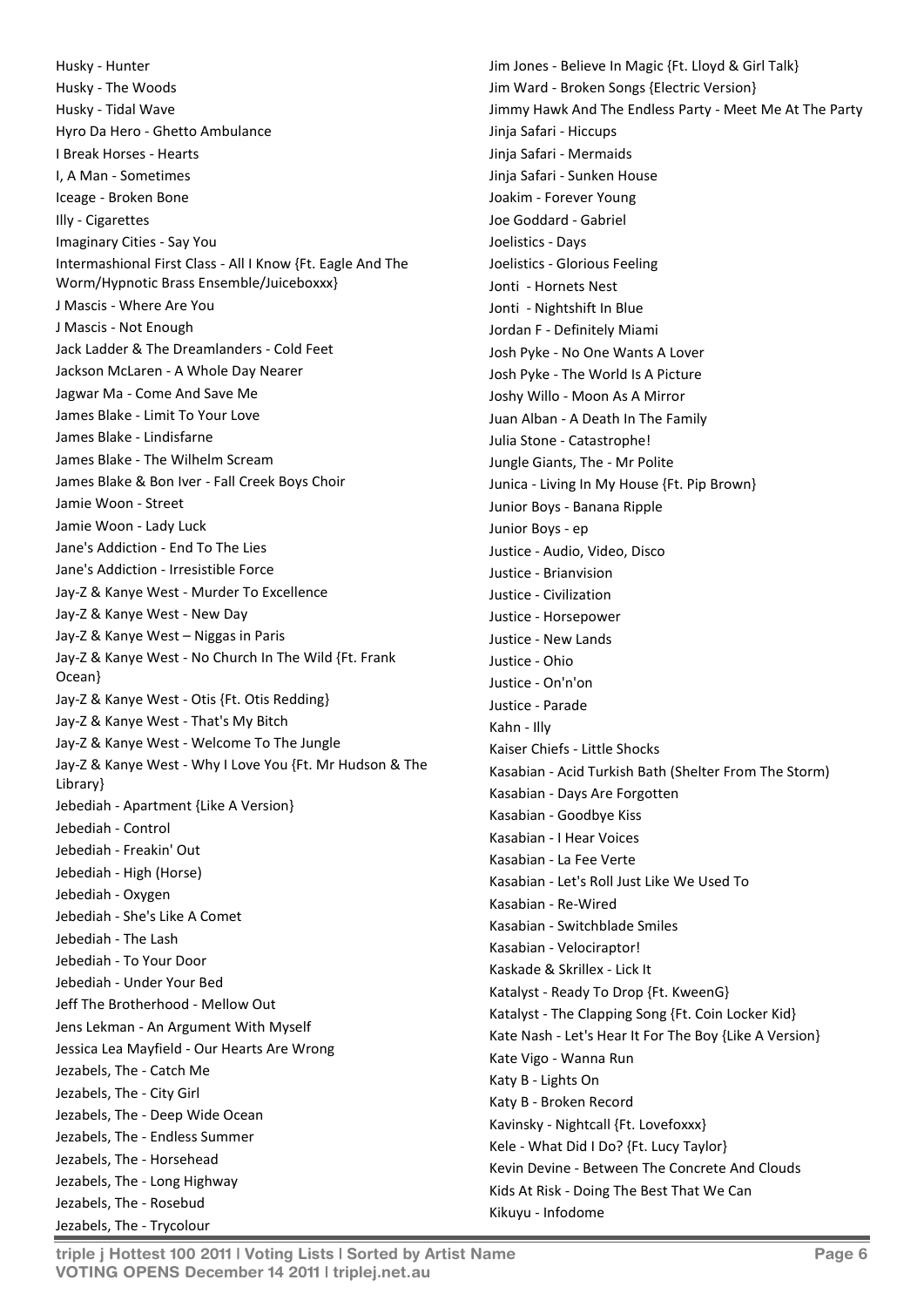Kill City Creeps - I Got A Letter Kills, The - Future Starts Slow Kills, The - One Silver Dollar {Like A Version} Kills, The - Satellite Kills, The - Baby Says Kimbra - Cameo Lover Kimbra - Good Intent Kimbra - Limbo Kimbra - Old Flame Kimbra - Plain Gold Ring Kimbra - Two Way Street Kimbra - Withdraw King Cannons - Stand Right Up King Cannons - Take The Rock King Cannons - Shot To Kill King Cannons - Teenage Dreams King Gizzard And The Lizard Wizard - Dead-Beat King Gizzard And The Lizard Wizard - Black Tooth Kisses - People Can Do The Most Amazing Things Kitty, Daisy & Lewis - I'm So Sorry Knightlife - Serves You Right Kobra Kai - Rollerball Kooks, The - Is It Me Kooks, The - Junk Of The Heart (Happy) Kurt Vile - Jesus Fever Ladytron - White Elephant Lana Del Rey - Video Games Lana Del Rey - Blue Jeans Lanie Lane - Ain't Hungry Lanie Lane - Oh Well That's What You Get Falling In Love With A Cowboy Lanu - Beautiful Trash {Ft. Megan Washington} Last Dinosaurs - Time & Place Last Dinosaurs - Zoom Last Kinection, The - Are We There Yet? {Ft. Simone Stacey} Laura Imbruglia - Why'd You Have To Kiss Me So Hard? Laura Marling - Sophia Laura Marling - The Beast Laura Marling - Salinas Laura Marling - I Was Just A Card Laurels, The - Black Cathedral Leader Cheetah - Dark Stands Over Leader Cheetah - Losing My Religion {Like A Version} Les Savy Fav - Appetites Les Savy Fav - Lips N' Stuff LHA - Sun Is Shinin' Lisa Mitchell - The Ship Song {Straight To You: triple j's tribute To Nick Cave} Little Barrie - Surf Hell Little Dragon - Little Man Little Dragon - Ritual Union Little Red - All Mine Little Scout - We Are Walking Out

Little Stevies - Feel It Living End, The - Away From The City Living End, The - For Another Day Living End, The - Heatwave Living End, The - In The Morning Living End, The - Machine Gun Living End, The - Ride The Wave Boy Living End, The - Song For The Lonely Living End, The - The Ending Is Just The Beginning Repeating Living End, The - Universe Lo-Fi-Fnk - Last Summer Loon Lake - Bad To Me Loon Lake - In The Summer Los Campesinos - Songs About Your Girlfriend Lotek - Rock It {Like A Version} Love Migrate - Little Kid Low Budget - Hard Act To Follow Luke Million - Arnold Lupe Fiasco - All Black Everything Lupe Fiasco - I Don't Wanna Care Right Now {Ft. MDMA} Lupe Fiasco - Out Of My Head {Ft. Trey Songz} Lupe Fiasco - Till I Get There Lupe Fiasco - Words I Never Said {Ft. Skylar Grey} Lykke Li - I Follow Rivers Lykke Li - Jerome Lykke Li - Love Out Of Lust Lykke Li - Rich Kids Blues Lykke Li - Sadness Is A Blessing Lykke Li - Unchained Melody {Like A Version} Lykke Li - Unrequited Love Lykke Li - Youth Knows No Pain M83 - Midnight City M83 - Intro {Ft. Zola Jesus} M83 - Reunion M83 - OK Pal M83 - Raconte-Moi Une Histoire Magic Silver White - Over Under Magnetic Man - Anthemic {Ft. P Money} Major Lazer - Original Don {Ft. The Partysquad} Manchester Orchestra - April Fool Mantra - Got Me Wrong {Ft. Parvyn Kaur Singh} Mantra - Voodoo Music Mariachi El Bronx - 48 Roses Mark Ronson & The Business Intl. - Solitude Is Bliss {Like A Version} Martin Solveig - Ready 2 Go {Ft. Kele} Mastodon - Black Tongue Mastodon - Curl Of The Burl Matt Corby - Brother Mazzy Star - Common Burn Medics, The - Beggars Medics, The - Joseph Metronomy - She Wants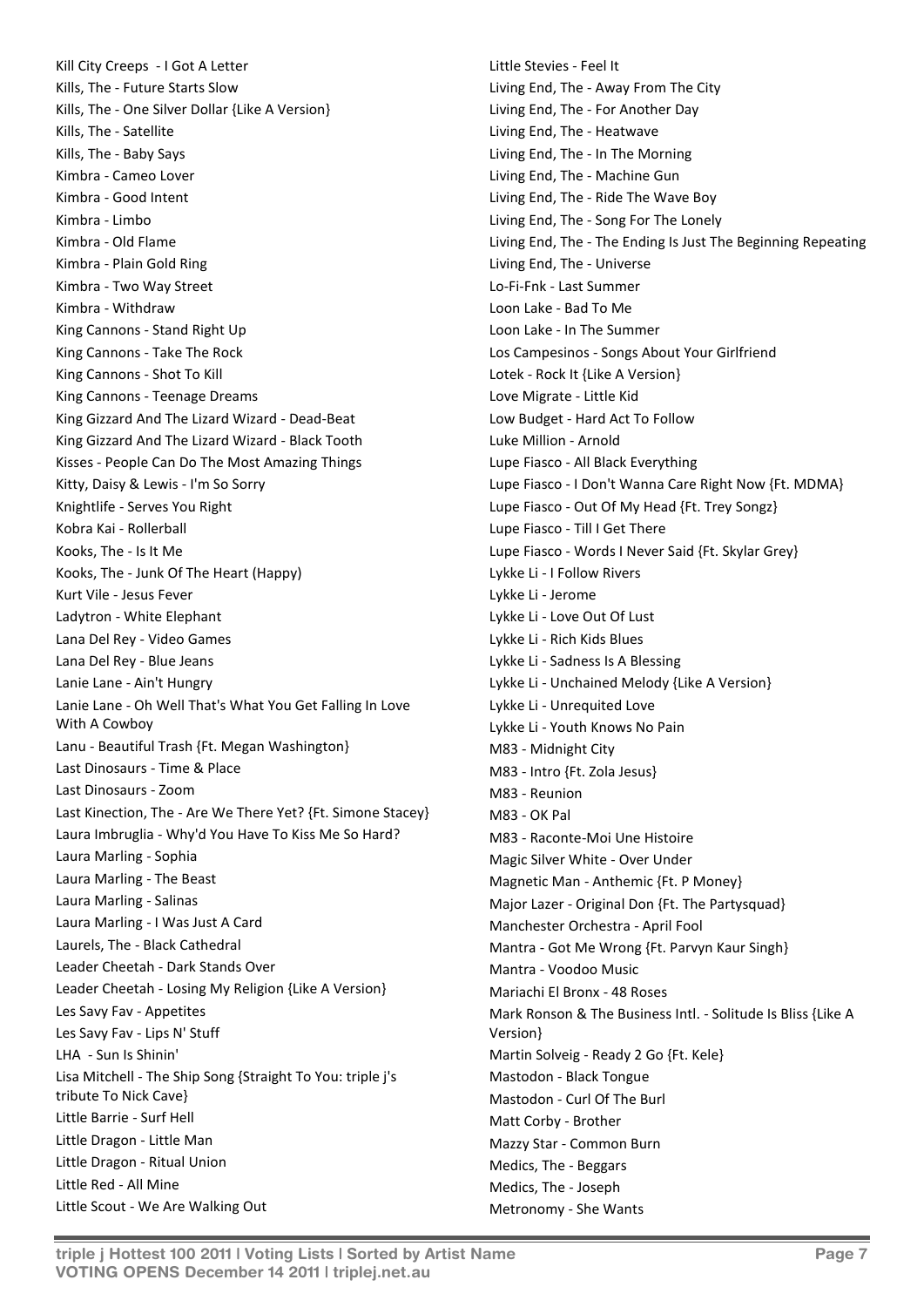Metronomy - The Look Microwave Jenny - Stuck On The Moon Middle East, The - As I Go To See Janey Middle East, The - Black Death 1349 Middle East, The - Dan's Silverleaf Middle East, The - Hunger Song Middle East, The - Land Of The Bloody Unknown Middle East, The - Months Middle East, The - Ninth Ave Reverie Mike Noga - M'Belle Miles Kane - Come Closer Miles Kane - Inhaler Millions - Guru Millions - Those Girls Mind Over Matter - This Wonderful Life {Ft. Jon Reichardt} Mini Mansions - Monk Mission In Motion, The - Control Mitzi - All I Heard Modeselektor - Pretentious Friends {Ft. Busdriver} Money For Rope - I've Had Days Montpelier - China Shop Mr Little Jeans - The Suburbs Mr Oizo - Douche Beat Muscles - Koala Muscles - I'll Follow You Muscles & Bertie Blackman - Do You Love Me? {Straight To You: triple j's tribute To Nick Cave} Mutemath - All Or Nothing Mutemath - Allies Mutemath - Blood Pressure Mutemath - Odd Soul Mutemath - One More Mutemath - Prytania Mutemath - Tell Your Heart Heads Up My Morning Jacket - Holding On To Black Metal Myles Mayo - How You Done Me Wrong Naked And Famous, The - All Of This Nantes - Charlie Nantes - Fly Nas - Nasty National, The - Exile Vilify Ned Collette - The Hedonist Neon Indian - Polish Girl Nero - Crush On You Nero - Doomsday Nero - Fugue State Nero - Guilt Nero - In The Way Nero - Innocence Nero - Me & You Nero - Must Be The Feeling Nero - My Eyes Nero - Promises

New Found Glory - Radiosurgery New Navy - Tapioca New Navy - Zimbabwe Nicholas Roy - One By One Noah And The Whale - L.I.F.E.G.O.E.S.O.N Noah And The Whale - Tonight's The Kind Of Night Noah And The Whale - Waiting For My Chance To Come Noel Gallagher's High Flying Birds - AKA…What A Life! Northeast Party House - Empires Northeast Party House - Embezzler Novocaines, The - Summer Waiting Oh Mercy - Confessions Oh Mercy - Evil Woman {Like A Version} Oh Mercy - Let Me Go Oh Mercy - Mercy Valley Oh Mercy - On The Run Oh Mercy - Stay, Please Stay Oh Mercy - Tenderness Oh Mercy - What You Do Oh Ye Denver Birds - I Believe In Love, Kid Oliver Tank - Last Night I Heard Everything In Slow Motion Oliver Tank - Embrace {Ft. Fawn Myers} Oscar & Martin - My Blood Oscar & Martin - Do The Right Thing Other Lives - For 12 Owl Eyes - Pumped Up Kicks {Like A Version} Owl Eyes - Raiders Pagen Elypsis - One Way Ticket Pajama Club - These Are Conditions Pajama Club - From A Friend To A Friend Panda Band, The - The Fix Panda Band, The - Spill Panics, The - Creatures Panics, The - Endless Road Panics, The - Low On Your Supply Panics, The - Majesty Panics, The - Move On Panics, The - Not Quite A Home Panics, The - One Way Street Panics, The - Shot Down Panics, The - Walk That Mile Alone Papa Vs Pretty - Charity Case Papa Vs Pretty - Conquistador Papa Vs Pretty - Darkest Way Papa Vs Pretty - Honey Papa Vs Pretty - Life's Got A Hold On Me Papa Vs Pretty - Look For Me Papa Vs Pretty - One Of The Animals Paper Kites - Willow Tree March Paper Scissors, The - Lung Sum Parades - Water Stories Patrick Wolf - The City Paul Dempsey - Daniel {Like A Version}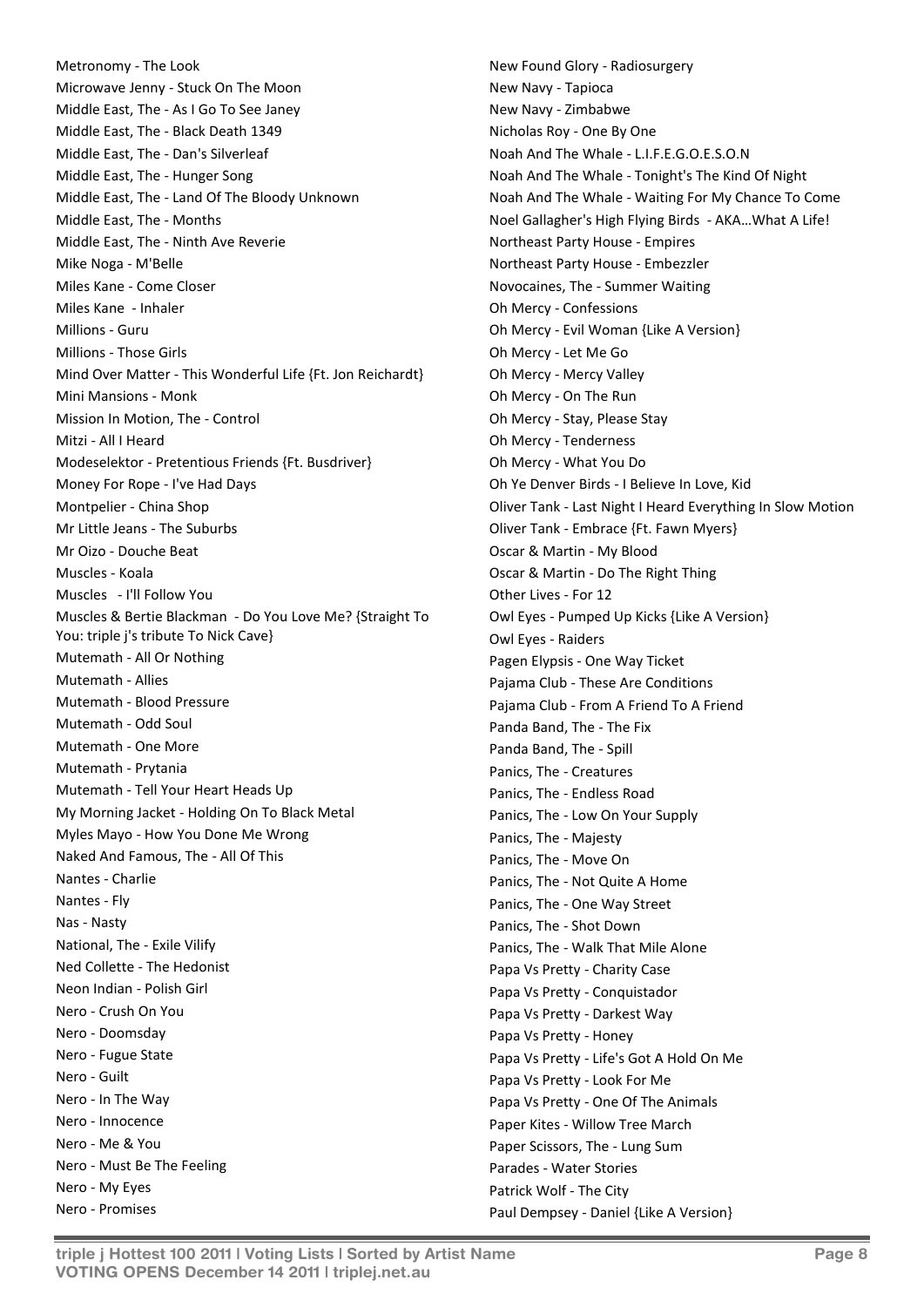Pegz - Priceless {Ft. Dialectrix & Joe New} Pegz - Bombs Away Peter Bjorn & John - Breaker, Breaker Peter Bjorn & John - Second Chance Phantogram - Don't Move Pharoahe Monch - Clap (One Day) Phatchance - Build It Up {Ft. Charlie Mayfair} Phaze One - So Many {Ft. Illy & Dion Primo} Phrase - Apart {Ft. Davey Lane} Phrase - Babylon Phrase - Tighten Up {Like A Version} Pigeon John - Ben Vereen Pigeon John - Buttersoft Seats Pigeon John - Excuse Me Pigeon John - Hey You Pigeon John - Last Nite {Like A Version} Pigeon John - The Bomb PJ Harvey - The Words That Maketh Murder PJ Harvey - Written On The Forehead Plan B - Runaway {Like A Version} Planet Love Sound - On The Run Pluto Jonze - Plastic Bag In A Hurricane Pluto Jonze - Meet You Under Neon Pnau - Better Way Pnau - Epic Fail Pnau - Everybody Pnau - Glimpse Pnau - Solid Ground Pnau - The Truth Pnau - Twist Of Fate Pnau - Unite Us Poolside - Do You Believe? Portishead - Chase The Tear Portugal. The Man - Got It All (This Can't Be Living Now) Portugal. The Man - So American Psyde Projects, The - Kay-Pee-Em Pulled Apart By Horses - V.E.N.O.M. Radiohead - Bloom Radiohead - Codex Radiohead - Feral Radiohead - Give Up The Ghost Radiohead - Little By Little Radiohead - Lotus Flower Radiohead - Morning Mr Magpie Radiohead - Separator Raized By Wolves - The Call {Ft. Tom Smith} Rapture, The - Blue Bird Rapture, The - How Deep Is Your Love Rapture, The - Miss You Rapture, The - Never Die Again Rapture, The - Sail Away Rat Vs Possum - Fat Monk Real Estate - It's Real

Red Hot Chili Peppers - The Adventures Of Raindance Maggie Red Hot Chili Peppers - Ethiopia Redcoats - Dreamshaker Redcoats - Kay Trucker Regurgitator - One Day Rescue Ships, The - On The Air Richard In Your Mind - Maybe When The Sun Comes Down Rise Against - Architects Rise Against - Endgame Rise Against - Help Is On The Way Rise Against - Make It Stop (September's Children) Rockets - Madeline Roots Manuva - Here We Go Again {Ft. Spikey Tee} Roots Manuva & Toddla T - Watch Me Dance Roots, The - Make My {Ft. Big K.R.I.T/Dice Raw} Royal Bangs - Fireball Royal Headache - Surprise Royston Vasie - Wreck Your Health Royston Vasie - That's My Girl Ru C.L - Good Life Rubens, The - Lay It Down Ruby Frost - Odyssey Rufus - Paris Collides Ruminaters, The - Deadstuff Rusko - Everyday Russ Chimes - Tonic Russ Chimes - Helix S.mouse - Slap My Elbow San Cisco - Awkward San Cisco - Golden Revolver Santigold - Go {Ft. Karen O} SBTRKT - Pharaohs {Ft. Roses Gabor} SBTRKT - Ready Set Loop SBTRKT - Right Thing To Do {Ft. Jessie Ware} SBTRKT - Sanctuary SBTRKT - Wildfire {Ft. Little Dragon} SBTRKT - Hold On {Ft. Sampha} Scenic - Another Sky Scientists Of Modern Music - Because If I Die Seabellies - Board The Apartment Up SebastiAn - Embody Seekae - Sir Seeker Lover Keeper - Bring Me Back Seeker Lover Keeper - Even Though I'm A Woman Seeker Lover Keeper - Everytime Seeker Lover Keeper - Going To Sleep Seeker Lover Keeper - If The Night Is Dark Seeker Lover Keeper - Light All My Lights Seeker Lover Keeper - On My Own Seeker Lover Keeper - Rely On Me Seeker Lover Keeper - Theme I Seun Kuti - You Can Run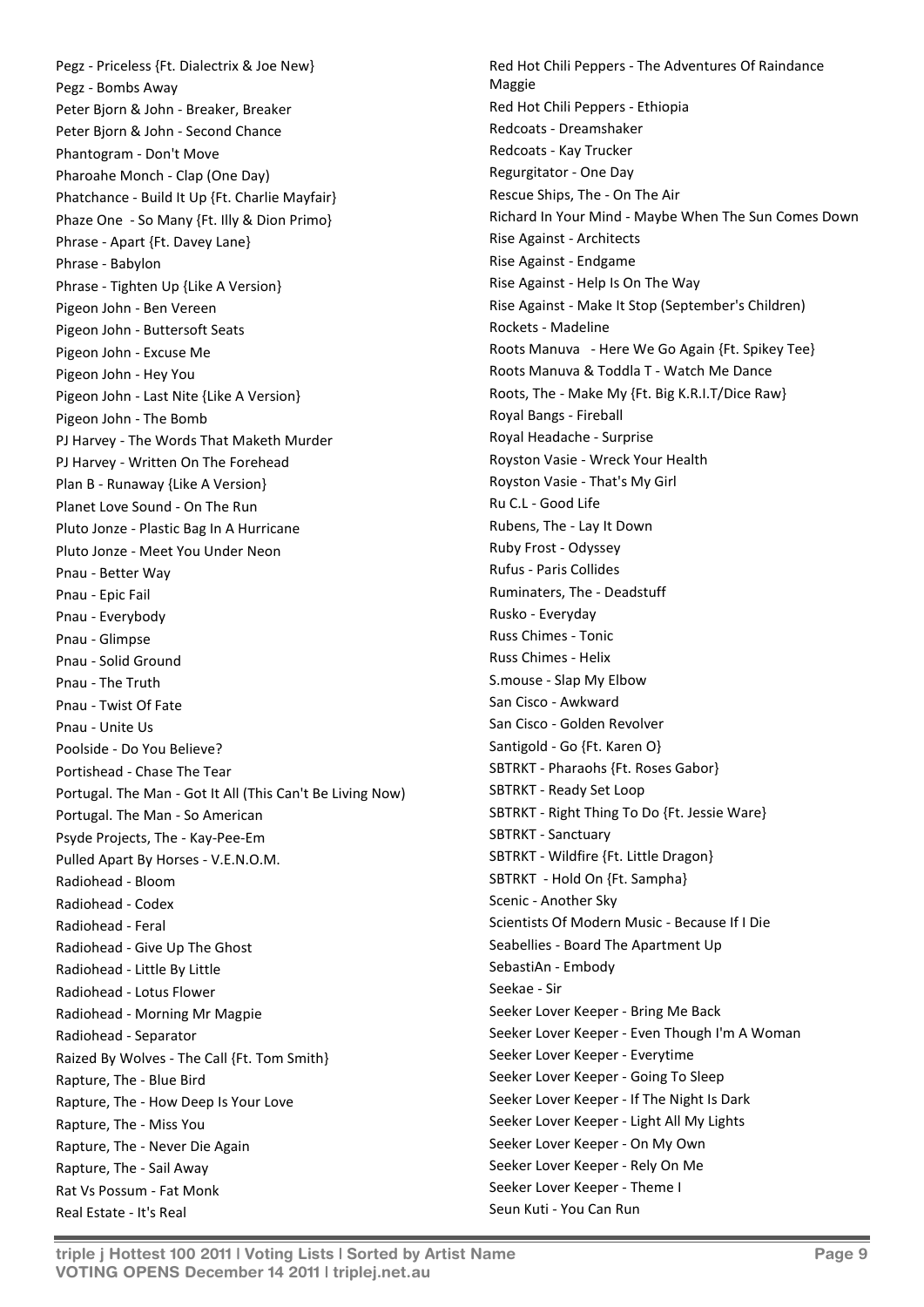Seven - Good Thing {Ft. Mr Hill} Shabazz Palaces - Swerve...The Reeping Of All That Is Worthwhile (Noir Not Withstanding) Sharon Van Etten - Serpent ShockOne - Crucify Me {Ft. Phetsta} ShockOne - Relapse {Ft. Sam Nafie} Sietta - No Longer Hurt Sietta - What Am I Supposed To Do? Simplex - I Have Nothing Single Twin - Came Home Dead Skipping Girl Vinegar - You Can Skipping Girl Vinegar - Chase The Sun Skrillex - First Of The Year (Equinox) Skrillex - Scary Monsters And Nice Sprites Slow Club - Two Cousins Smith Westerns - End Of The Night Smith Westerns - Fallen In Love Smith Westerns - Imagine Pt. 3 Smith Westerns - Only One Smith Westerns - Smile Smith Westerns - Still New Snakadaktal - Air Snakadaktal - Chimera Snakadaktal - Boy Sonpsilo Circus - Silverspoon Sons Of Rico - Miss Adventure South Central - Demons Spank Rock - Car Song {Ft. Santigold} Spank Rock - Energy Spank Rock - The Dance Sparkadia - China Sparkadia - Fingerprints Sparkadia - I Started Something I Couldn't Finish Sparkadia - Love Less Love Sparkadia - Mary Sparkadia - Shoot Straight Sparkadia - The Great Impression Sparkadia - The Lost Ones Split Seconds - All You Gotta Do St Vincent - Cruel Stanton Warriors - Get Up {Ft. Hollywood Holt/Ruby Goe} Stanton Warriors - Turn Me Up Some Step-Panther - My Neck Step-Panther - No Fun Sticky Fingers - Happy Endings Sticky Fingers - Juicy Ones Stoics, The - Everything Else Is Easy Stonefield - Black Water Rising Stonefield - Magic Carpet Ride {Like A Version} Strange Talk - Eskimo Boy Strange Talk - Sexual Lifestyle Strangers - Bred For Breeding Strokes, The - Call Me Back

Strokes, The - Games Strokes, The - Gratisfaction Strokes, The - Life Is Simple In The Moonlight Strokes, The - Machu Pichu Strokes, The - Taken For A Fool Strokes, The - Two Kinds Of Happiness Strokes, The - Under Cover Of Darkness Subs, The - Decontrol Subs, The - Don't Stop Subs, The - Hannibal And The Battle Of Zama Subs, The - Itch Subs, The - The Face Of The Planet Surkin - Ultra Light Suuns - Gaze Sweet Apes, The - Police Cops Swiss, The - Double Or Nothing Switch - What Did She Say Talib Kweli - Ain't Waiting {Ft. Outasight} Talib Kweli - Gutter Rainbows Talib Kweli - How You Love Me {Ft. Blaq Toven} Talib Kweli - Mr. International {Ft. Nigel Hall} Talib Kweli - Palookas {Ft. Sean Price} Talib Kweli - So Low Talib Kweli - Uh Oh {Ft. Jean Grae} Tame Impala - Why Won't You Make Up Your Mind {Erol Alkan Remix} Tara Simmons - Be Gone Teeth & Tongue - Unfamiliar Skirts Texture Like Sun - Bottle Them Swoops - Too Fast For Love Theophilus London - Why Even Try {Ft. Sara Quin} Theophilus London - Wine & Chocolates Thievery Corporation - Culture Of Fear Those Darlins - Screws Get Loose Thrice - Yellow Belly Thundamentals - How You Been? {Ft. Jace Excell} Thundamentals - Paint The Town Red Thursday - No Answers Tiger Choir - Ephemeral City Tijuana Cartel - Keep Off The Chemicals Tijuana Cartel - Letting It Go Tim & Jean - I Can Show You Tin Can Radio - Skeletons Tinpan Orange - Barcelona Tiny Ruins - Little Notes Tiny Ruins - You've Got The Kind Of Nerve I Like Title Fight - Shed Tom Ugly - California Tom Ugly - I Was Somebody Else {Ft. Pez} Tom Vek - A Chore Tom Waits - Raised Right Men Tom Waits - Bad As Me Tonite Only - We Run The Night